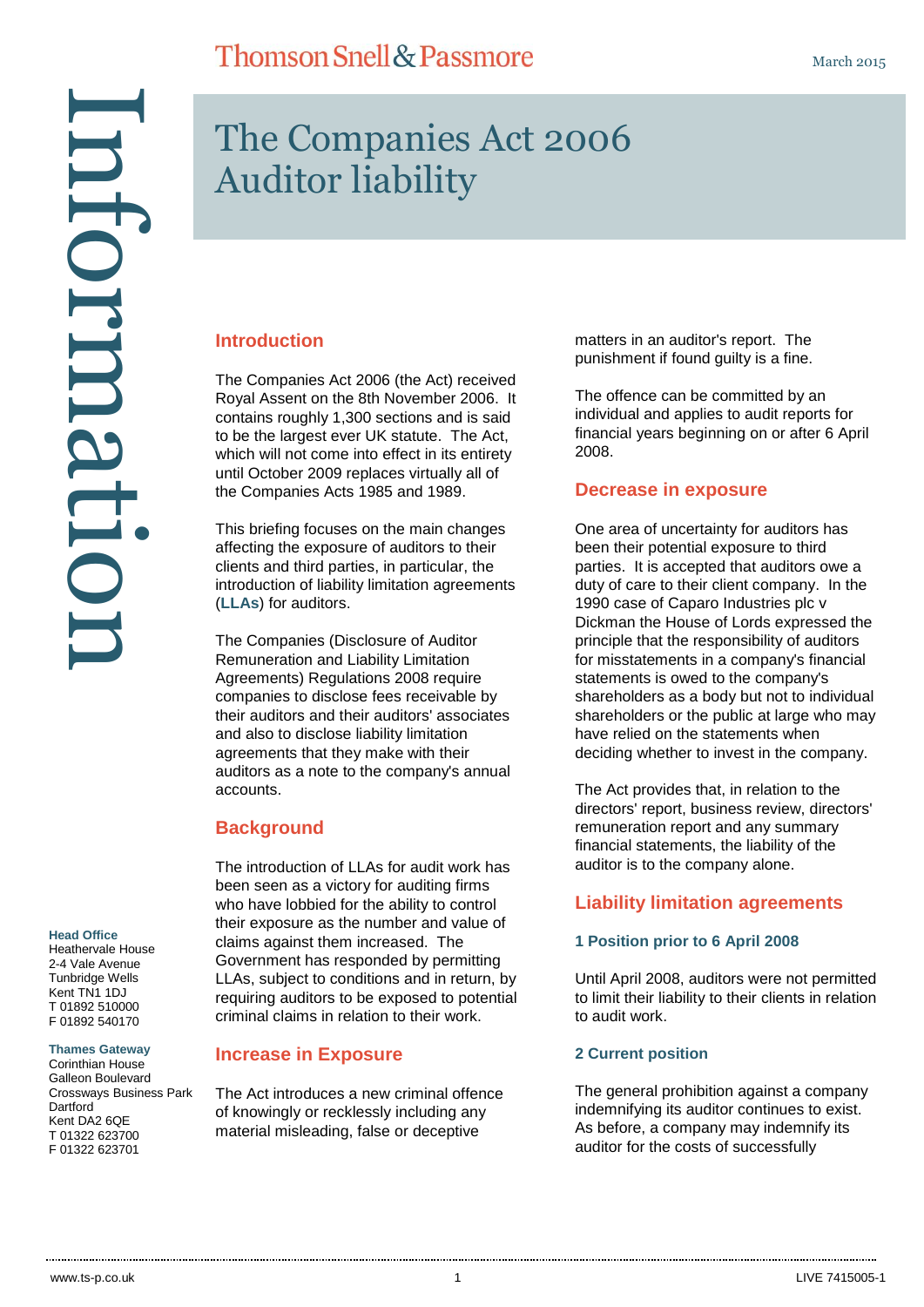## **Thomson Snell & Passmore**

### The Companies Act 2006 Auditor liability (continued)

defending a claim but can no longer purchase insurance for an auditor.

Auditors are, however, now permitted to limit their liability for negligence, default or breach of duty or trust in relation to the audit of the accounts, provided that the liability limitation agreement meets certain criteria:

- 1 the agreement must be approved by the shareholders of a public company, in a general meeting
- 2 in relation to a private company, the shareholders of the company can waive the requirement that the agreement be approved by the shareholders. In the absence of a waiver, the shareholders of a private company can approve the agreement by ordinary resolution
- 3 the agreement can only take effect for one financial year
- 4 the agreement must limit liability to an amount which is "fair and reasonable" in all the circumstances
- 5 the company must disclose the "principal terms" which are:
	- a a description of the kind of work covered by the agreement
	- b the financial year to which the agreement relates
	- c the limit to which the auditor's liability is subject
	- d the date of the resolution approving the agreement or the date of the resolution waiving the need for approval, in the case of a private company

The existence of the agreement must be disclosed in the company's accounts as a note and private companies can approve the terms of the agreement either before or after it is entered into. In fact, it is possible for private companies to waive their right to approve the agreement altogether.

The agreement can be brought to an end by the shareholders but only in respect of future acts or omissions.

The significant unknown is how the Courts will interpret "fair and reasonable". The familiar reasonableness test in the Unfair Contract Terms Act (UCTA) test, relating to limitation of liability for negligence, is excluded by the Act, but no new test replaces it. Instead, the Act sets out certain guidance. In determining what is fair and reasonable, certain factors will be relevant:

- the auditors' responsibilities
- the nature and purpose of the auditors' contractual obligations
- the professional standards for auditors.

The Act provides that limitations can take various forms other than a simple financial cap. It may take the form of a percentage or a proportion of liability.

### **Comment**

Although auditors will be pleased with the possibility of controlling their exposure to their audit clients, their clients may not be so accommodating. It is the auditors client who has the power to agree or refuse to enter into a limitation of liability agreement and it will be interesting to see how many firms are able to negotiate successfully with their audit clients.

It is also worth bearing in mind that, as with corporate law generally, the EU is currently